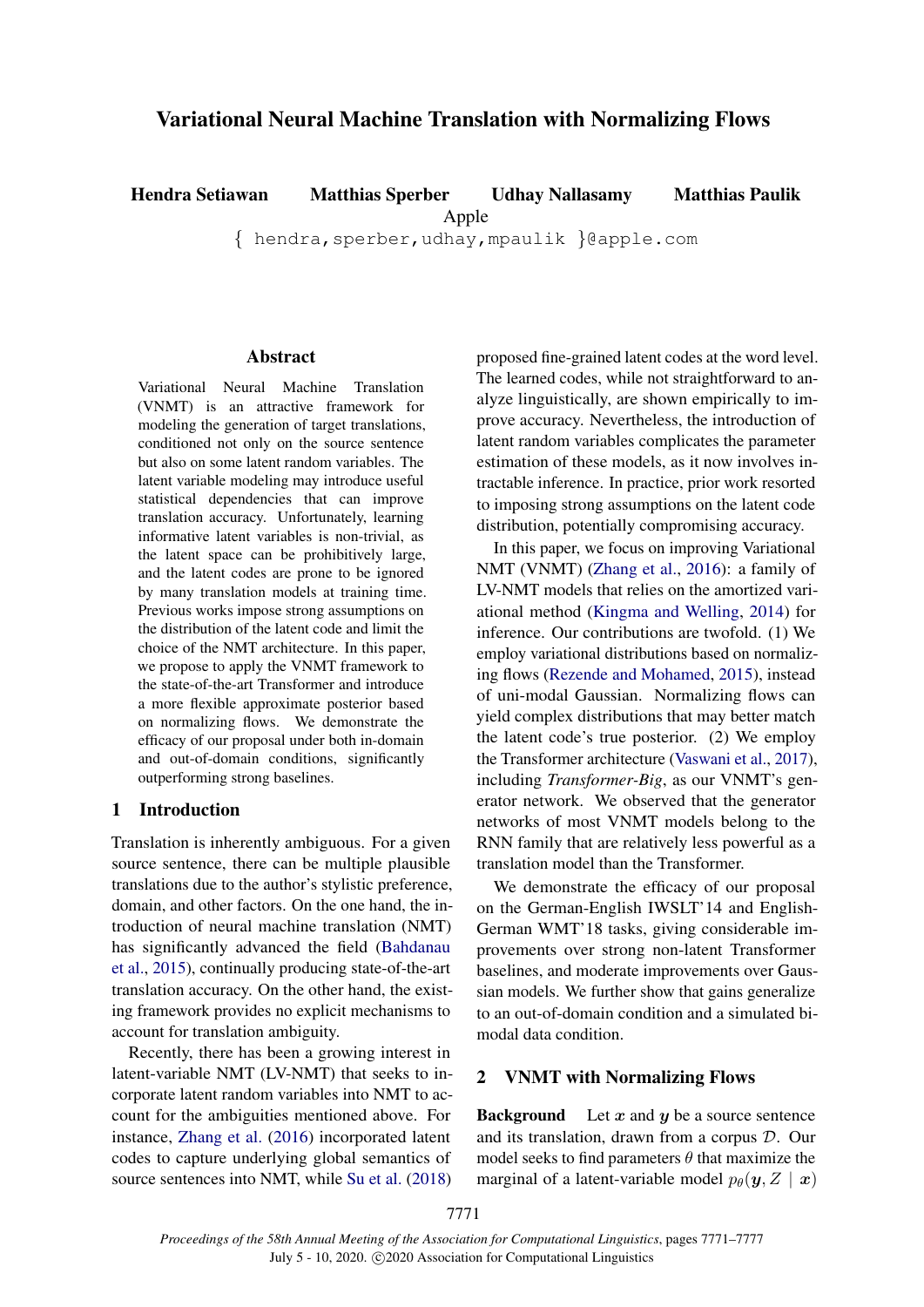where  $Z \in \mathbb{R}^D$  is a sentence-level latent code similar to [\(Zhang et al.,](#page-6-0) [2016\)](#page-6-0). VNMT models sidestep the marginalization by introducing variational distributions and seek to minimize this function (i.e., the Evidence Lower Bound or ELBO):

$$
\sum_{(\boldsymbol{x},\boldsymbol{y})\in\mathcal{D}} \mathbb{E}_{q(Z|\boldsymbol{x},\boldsymbol{y})} [\log p_{\theta}(\boldsymbol{y} \mid \boldsymbol{x}, Z)]
$$
  
-KL $(q(Z | \boldsymbol{x}, \boldsymbol{y}) || p(Z | \boldsymbol{x}))$ , (1)

where  $q(Z | x, y)$ ,  $p(Z | x)$  are the variational posterior and prior distribution of the latent codes, while  $p(y \mid x, Z)$  is a *generator* that models the generation of the translation conditioned on the la-tent code<sup>[1](#page-1-0)</sup>. The ELBO is improved when the model learns a posterior distribution of latent codes that minimizes the reconstruction loss (the first term) while incurring a smaller amount of KL divergence penalty between the variational posterior and the prior (the second term).

The majority of VNMT models design their variational distributions to model unimodal distribution via isotropic Gaussians with diagonal covariance, which is the simplest form of prior and approximate posterior distribution. This assumption is computationally convenient because it permits a closed-form solution for computing the KL term and facilitates end-to-end gradient-based optimization via the re-parametrization trick [\(Rezende and Mohamed,](#page-5-3) [2015\)](#page-5-3). However, such a simple distribution may not be expressive enough to approximate the true posterior distribution, which could be non-Gaussian, resulting in a loose gap between the ELBO and the true marginal likelihood. Therefore, we propose to employ more flexible posterior distributions in our VNMT model, while keeping the prior a Gaussian.

Normalizing Flows-based Posterior [Rezende](#page-5-3) [and Mohamed](#page-5-3) [\(2015\)](#page-5-3) proposed Normalizing Flows (NF) as a way to introduce a more flexible posterior to Variational Autoencoder (VAE). The basic idea is to draw a sample,  $Z_0$ , from a simple (e.g., Gaussian) probability distribution and to apply  $K$ invertible parametric transformation functions  $(f_k)$ called *flows* to transform the sample. The final latent code is given by  $Z_K = f_K(...f_2(f_1(Z_0))...)$ whose probability density function,  $q_{\lambda}(Z_K | \mathbf{x}, \mathbf{y})$ ,

is defined via the change of variable theorem as follows:

$$
q_0(Z_0 \mid \boldsymbol{x}, \boldsymbol{y}) \prod_{k=1}^K \left| \det \frac{\partial f_k(Z_{k-1}; \boldsymbol{\lambda}_k(\boldsymbol{x}, \boldsymbol{y}))}{\partial Z_{k-1}} \right|^{-1},
$$

<span id="page-1-1"></span>where  $\lambda_k$  refers to the parameters of the k-th flow with  $\lambda_0$  corresponds to the parameters of a base distribution. In practice, we can only consider transformations, whose determinants of Jacobians (the second term) are invertible and computationally tractable.

For our model, we consider several NFs, namely *planar flows* [\(Rezende and Mohamed,](#page-5-3) [2015\)](#page-5-3), *Sylvester flows* [\(van den Berg et al.,](#page-5-4) [2018\)](#page-5-4) and *affine coupling layer* [\(Dinh et al.,](#page-5-5) [2017\)](#page-5-5), which have been successfully applied in computer vision tasks.

Planar flows (PF) applies this function:

$$
f_k(Z; \lambda_k(\boldsymbol{x}, \boldsymbol{y})) = Z + \mathbf{u} \cdot \tanh(\mathbf{w}^T Z + \mathbf{b}),
$$

where  $\lambda_k = {\{\mathbf{u}, \mathbf{w} \in \mathbb{R}^D, \mathbf{b} \in \mathbb{R}\}}$ . Planar flows perform contraction or expansion to the direction perpendicular to the  $(\mathbf{w}^T \mathbf{Z} + \mathbf{b})$  hyperplane.

Sylvester flows (SF) applies this function:

 $f_k(Z; \lambda_k(x, y)) = Z + \mathbf{A} \cdot \tanh(\mathbf{B}Z + \mathbf{b}),$ 

where  $\lambda_k = {\mathbf{A}, \mathbf{B} \in \mathbb{R}^{M \times D}, \mathbf{b} \in \mathbb{R}^M}$  and M is the number of hidden units. Planar flows are a special case of Sylvester flows where  $M = 1$ . In our experiments, we consider the orthogonal Sylvester flows [\(van den Berg et al.,](#page-5-4) [2018\)](#page-5-4), whose parameters are matrices with M orthogonal columns.

Meanwhile, the affine coupling layer (CL) first splits Z into  $Z^{d_1}, Z^{d_2} \in \mathbb{R}^{D/2}$  and applies the following function:

$$
f_k(Z^{d_1}; \lambda_k(\boldsymbol{x}, \boldsymbol{y})) = Z^{d_1},
$$
  

$$
f_k(Z^{d_2}; \lambda_k(\boldsymbol{x}, \boldsymbol{y}, Z^{d_1})) = Z^{d_2} \odot \exp(\boldsymbol{s}_k) + \boldsymbol{t}_k,
$$

where it applies identity transform to  $Z^{d_1}$  and applies a scale-shift transform to  $Z^{d_2}$  according to  $\lambda_k = \{s_k, t_k\}$ , which are conditioned on  $Z^{d_1}$ , x and  $y$ . CL is less expressive than PF and SF, but both sampling and computing the probability of arbitrary samples are easier. In practice, we follow [\(Dinh et al.,](#page-5-5) [2017\)](#page-5-5) to switch  $Z^{d_1}$  and  $Z^{d_2}$  alternately for subsequent flows.

As we adopt the amortized inference strategy, the parameters of these NFs are data-dependent. In our model, they are the output of 1-layer linear map

<span id="page-1-0"></span><sup>&</sup>lt;sup>1</sup>In VAE terms, the posterior and prior distributions are referred to as the encoders, while the generator is referred to as the decoder. As these terms have other specific meaning in NMT, we avoid to use them in this paper.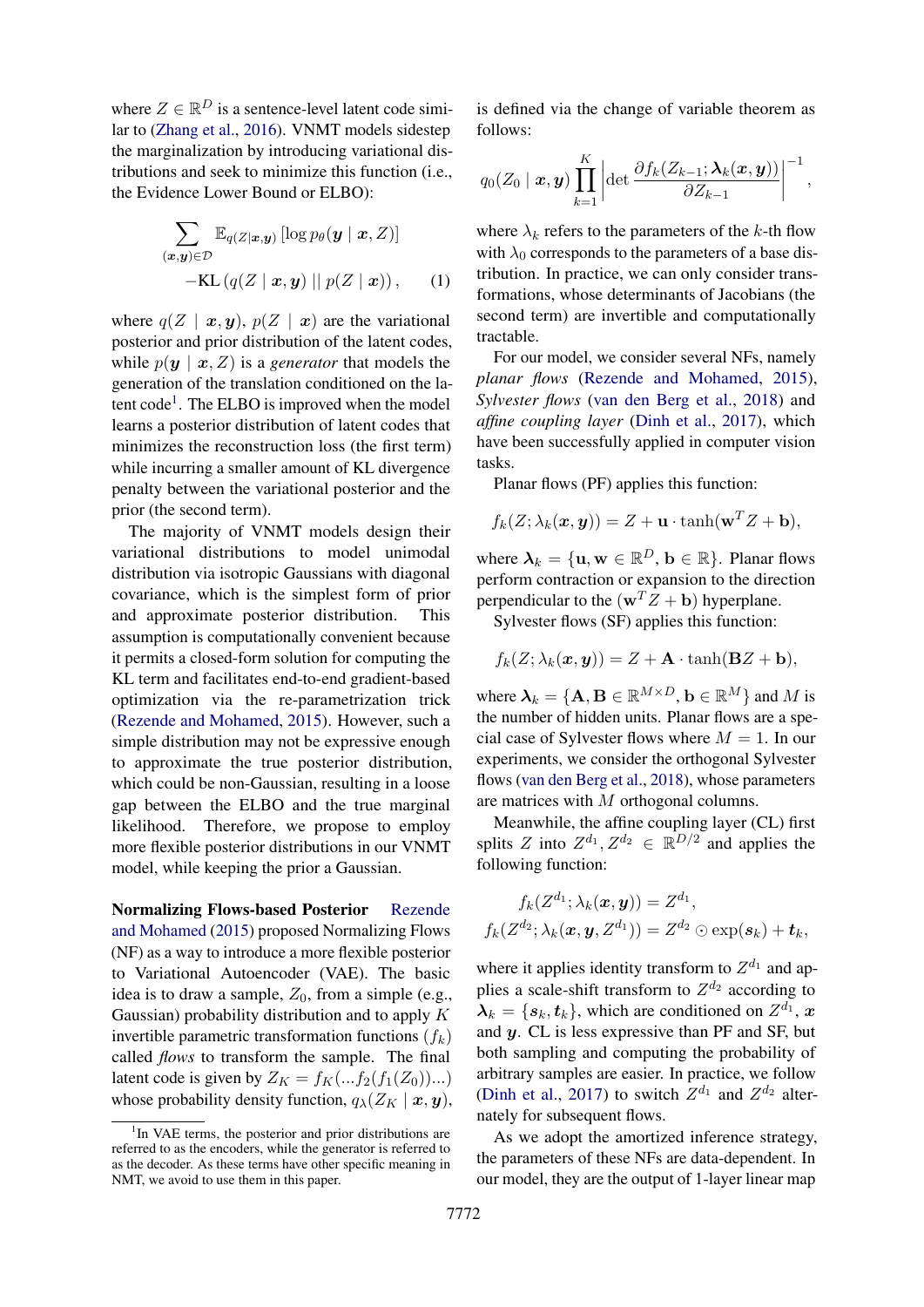with inputs that depend on  $x$  and  $y$ . Also, as the introduction of normalizing flows no longer offers a simple closed-form solution, we modify the KL term in Eq. [1](#page-1-1) into:

$$
\mathbb{E}_{q_{\boldsymbol{\lambda}}(Z| \boldsymbol{x}, \boldsymbol{y})} \left[ \log q_{\boldsymbol{\lambda}}(Z \mid \boldsymbol{x}, \boldsymbol{y}) - \log p_{\psi}(Z \mid \boldsymbol{x}) \right]
$$

where we estimate the expectation w.r.t.  $q(Z_K|\mathbf{x};\boldsymbol{\lambda})$  via L Monte-Carlo samples. We found that  $L = 1$  is sufficient, similar to [\(Zhang](#page-6-0) [et al.,](#page-6-0) [2016\)](#page-6-0). To address variable-length inputs, we use the average of the embeddings of the source and target tokens via a mean-pooling layer, i.e., meanpool( $x$ ) and meanpool( $y$ ) respectively.

Transformer-based Generator We incorporate the latent code to the Transformer model by mixing the code into the output of the Transformer decoder's last layer  $(h_i)$  as follows:

$$
g_j = \delta([h_j; Z]),
$$
  $h_j = (1 - g_j) * h_j + g_j * Z$ 

where  $g_j$  controls the latent code's contribution, and  $\delta(\cdot)$  is the sigmoid function. In the case of the dimension of the latent code (D) doesn't match the dimension of  $h_i$ , we apply a linear projection layer. Our preliminary experiments suggest that Transformer is less likely to ignore the latent code in this approach compared to other approaches we explored, e.g., incorporating the latent code as the first generated token as used in [\(Zhang et al.,](#page-6-0) [2016\)](#page-6-0).

Prediction Ultimately, we search for the most probable translation  $(\hat{y})$  given a source sentence  $(x)$  through the evidence lower bound. However, sampling latent codes from the posterior distribution is not straightforward, since the posterior is conditioned on the sentence being predicted. [Zhang et al.](#page-6-0) [\(2016\)](#page-6-0) suggests taking the prior's mean as the latent code. Unfortunately, as our prior is a Gaussian distribution, this strategy can diminish the benefit of employing normalizing flows posterior.

[Eikema and Aziz](#page-5-6) [\(2018\)](#page-5-6) explore two strategies, namely restricting the conditioning of the posterior to  $x$  alone (dropping  $y$ ) and introducing an auxiliary distribution,  $r(Z|x)$ , from which the latent codes are drawn. They found that the former is more accurate with the benefit of being simpler. This is confirmed by our preliminary experiments. We opt to adopt this strategy and use the mean of the posterior as the latent code at prediction time.

Mitigating Posterior Collapse As reported by previous work, VNMT models are prone to posterior collapse, where the training fails to learn informative latent code as indicated by the value of KL term that vanishes to 0. This phenomenon is often attributed to the strong generator [\(Alemi et al.,](#page-5-7) [2018\)](#page-5-7) employed by the models, in which case, the generator's internal cells carry sufficient information to generate the translation. Significant research effort has been spent to weaken the generator network. Mitigating posterior collapse is crucial for our VNMT model as we employ the Transformer, an even stronger generator that comes with more direct connections between source and target sentences [\(Bahuleyan](#page-5-8) [et al.,](#page-5-8) [2018\)](#page-5-8).

To remedy these issues, we adopt the  $\beta_C$ -VAE [\(Prokhorov et al.,](#page-5-9) [2019\)](#page-5-9) and compute the following modified KL term:  $\beta$  |KL – C| where  $\beta$  is the scaling factor while  $C$  is a rate to control the KL magnitude. When  $C > 0$ , the models are discouraged from ignoring the latent code. In our experiments, we set  $C = 0.1$  and  $\beta = 1$ . Additionally, we apply the standard practice of word dropping in our experiments.

Related Work VNMT comes in two flavors. The first variant models the conditional probability akin to a translation model, while the second one models the joint probability of the source and target sentences. Our model adopts the first variant similar to [\(Zhang et al.,](#page-6-0) [2016;](#page-6-0) [Su](#page-5-1) [et al.,](#page-5-1) [2018;](#page-5-1) [Pagnoni et al.,](#page-5-10) [2018\)](#page-5-10), while [\(Eikema](#page-5-6) [and Aziz,](#page-5-6) [2018;](#page-5-6) [Shah and Barber,](#page-5-11) [2018\)](#page-5-11) adopt the second variant. The majority of VNMT models employ RNN-based generators and assume isotropic Gaussian distribution, except for [\(McCarthy et al.,](#page-5-12) [2019\)](#page-5-12) and [\(Przystupa et al.,](#page-5-13) [2019\)](#page-5-13). The former employs the Transformer architecture but assumes a Gaussian posterior, while the latter employs the normalizing flows posterior (particularly planar flows) but uses an RNN-based generator. We combine more sophisticated normalizing flows and the more powerful Transformer architecture to produce state-of-the-art results.

### 3 Experimental Results

Experimental Setup We integrate our proposal into the Fairseq toolkit [\(Ott et al.,](#page-5-14) [2019;](#page-5-14) [Gehring et al.,](#page-5-15) [2017a](#page-5-15)[,b\)](#page-5-16). We report results on the IWSLT'14 German-English (De-En) and the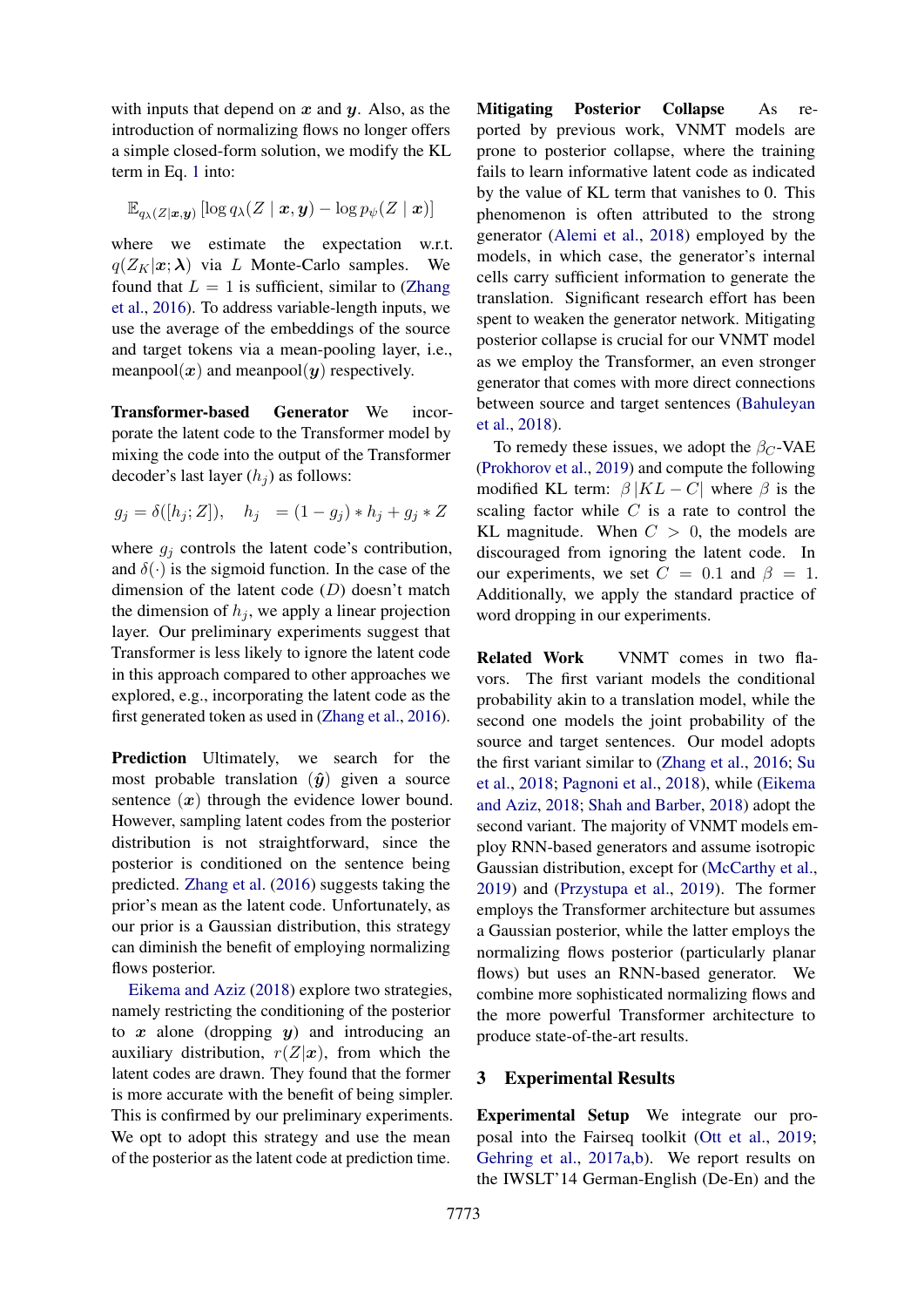WMT'18 English-German (En-De) tasks. For IWSLT'14, we replicate [Wu et al.](#page-6-2) [\(2019\)](#page-6-2); [Edunov](#page-5-17) [et al.](#page-5-17) [\(2018\)](#page-5-17)'s setup with 160K training sentences and a 10K joint BPE vocabulary, while for WMT'18, we replicate [Edunov et al.](#page-5-17) [\(2018\)](#page-5-17)'s setup with 5.2M training sentences and a 32K joint BPE vocabulary. For WMT experiments, we report the accuracy using detokenized SacreBLEU [\(Post,](#page-5-18) [2018\)](#page-5-18) to facilitate fair comparison with other published results. Note that tokenized BLEU score is often higher depending on the tokenizer, thus not comparable. We apply KL annealing schedule and token dropout similar to [\(Bowman et al.,](#page-5-19) [2016\)](#page-5-19), where we set the KL annealing to 80K updates and drop out 20% target tokens in the IWSLT and 10% in the WMT experiments.

The encoder and decoder of our Transformer generator have 6 blocks each. The number of attention heads, embedding dimension, and inner-layer dimensions are 4, 512, 1024 for IWSLT; and 16, 1024, 4096 for WMT. The WMT setup is often referred to as the *Transformer Big*. To our knowledge, these architectures represent the best configurations for our tasks. We set the latent dimension to  $D = 128$ , which is projected using a 1-layer linear map to the embedding space. We report decoding results with beam=5. For WMT experiments, we set the length penalty to 0.6. For all experiments with NF-based posterior, we employ flows of length 4, following the results of our pilot study.

In-Domain Results We present our IWSLT results in rows 1 to 6 of Table [1.](#page-3-0) The accuracy of the baseline Transformer model is reported in row (1), which matches the number reported by [Wu et al.](#page-6-2) [\(2019\)](#page-6-2). In row (2), we report a static  $Z$ experiment, where  $Z = \text{meanpool}(x)$ . We design this experiment to isolate the benefits of token dropping and utilizing average source embedding as context. As shown, the static  $Z$  provides +0.8 BLEU point gain. In row (3), we report the accuracy of our VNMT baseline when the approximate posterior is a Gaussian, which is +1.3 BLEU point from baseline or  $+0.5$  point from the static  $Z$ , suggesting the efficacy of latent-variable modeling. We then report the accuracy of different variants of our model in rows (4) to (6), where we replace the Gaussian posterior with a cascade of 4 PF, SF and CL, respectively. For SF, we report the result with  $M = 8$  orthogonal columns in row (5).

As shown, these flows modestly add +0.2 to +0.3 points. It is worth noticing that the improvement introduces only around 5% additional parameters.

<span id="page-3-0"></span>

|                | System                   | #params | <b>BLEU</b> |
|----------------|--------------------------|---------|-------------|
| 1              | <b>Transformer IWSLT</b> | 42.9M   | 34.5        |
| $\overline{2}$ | $+$ static $Z$           | 42.9M   | 35.3        |
| 3              | $+Z \sim$ Gaussian       | 43.6M   | 35.8        |
| 4              | $+Z \sim 4 \times PF$    | 44.2M   | 36.1        |
| 5              | $+Z \sim 4$ x SF (M=8)   | 45.9M   | 36.0        |
| 6              | $+Z \sim 4 \times CL$    | 44.3M   | 36.1        |
| 7              | $(1) +$ distilled        | 42.9M   | 34.9        |
| 8              | $(6) + distilled$        | 44.3M   | 36.6        |
| 9              | (Edunov et al., 2018)    |         | 29.0        |
| 10             | <b>Transformer Big</b>   | 209.1M  | 28.9        |
| 11             | $+$ static $Z$           | 209.1M  | 29.0        |
| 12             | $+Z \sim$ Gaussian       | 210.5M  | 29.1        |
| 13             | $+Z \sim 4 \times PF$    | 211.6M  | 29.3        |
| 14             | $+Z \sim 4$ x SF (M=8)   | 215.3M  | 29.5        |
| 15             | $+Z \sim 4$ x CL         | 210.6M  | 29.2        |
| 16             | $(10) +$ distilled       | 209.1M  | 29.2        |
| 17             | $(14) +$ distilled       | 215.3M  | 29.9        |

Table 1: The translation accuracy on the De-En IWSLT'14 task (rows 1-8), the En-De WMT'18 task (rows 10-17). Each task's best results in the in-domain setting are *italicized*, while the results with added distilled data are in bold.

We report our WMT results that use the Transformer Big architecture in rows (10) to (15). For comparison, we quote the state-of-the-art result for this dataset from [Edunov et al.](#page-5-17) [\(2018\)](#page-5-17) in row (9), where the SacreBLEU score is obtained from [Edunov](#page-5-20) [\(2019\)](#page-5-20). As shown, our baseline result (row 10) is on par with the state-of-the-art result. The WMT results are consistent with the IWSLT experiments, where our models (rows 13-15) significantly outperform the baseline, even though they differ in terms of which normalizing flows perform the best. The gain over the VNMT baseline is slightly higher, perhaps because NF is more effective in larger datasets. In particular, we found that SF and PF perform better than CL, perhaps due to their simpler architecture, i.e., their posteriors are conditioned only on the source sentence, and their priors are uninformed Gaussian. Row  $(11)$  shows that the static  $Z$ 's gain is minimal. In row (14), our best VNMT outperforms the state-of-the-art Transformer Big model by +0.6 BLEU while adding only 3% additional parameters.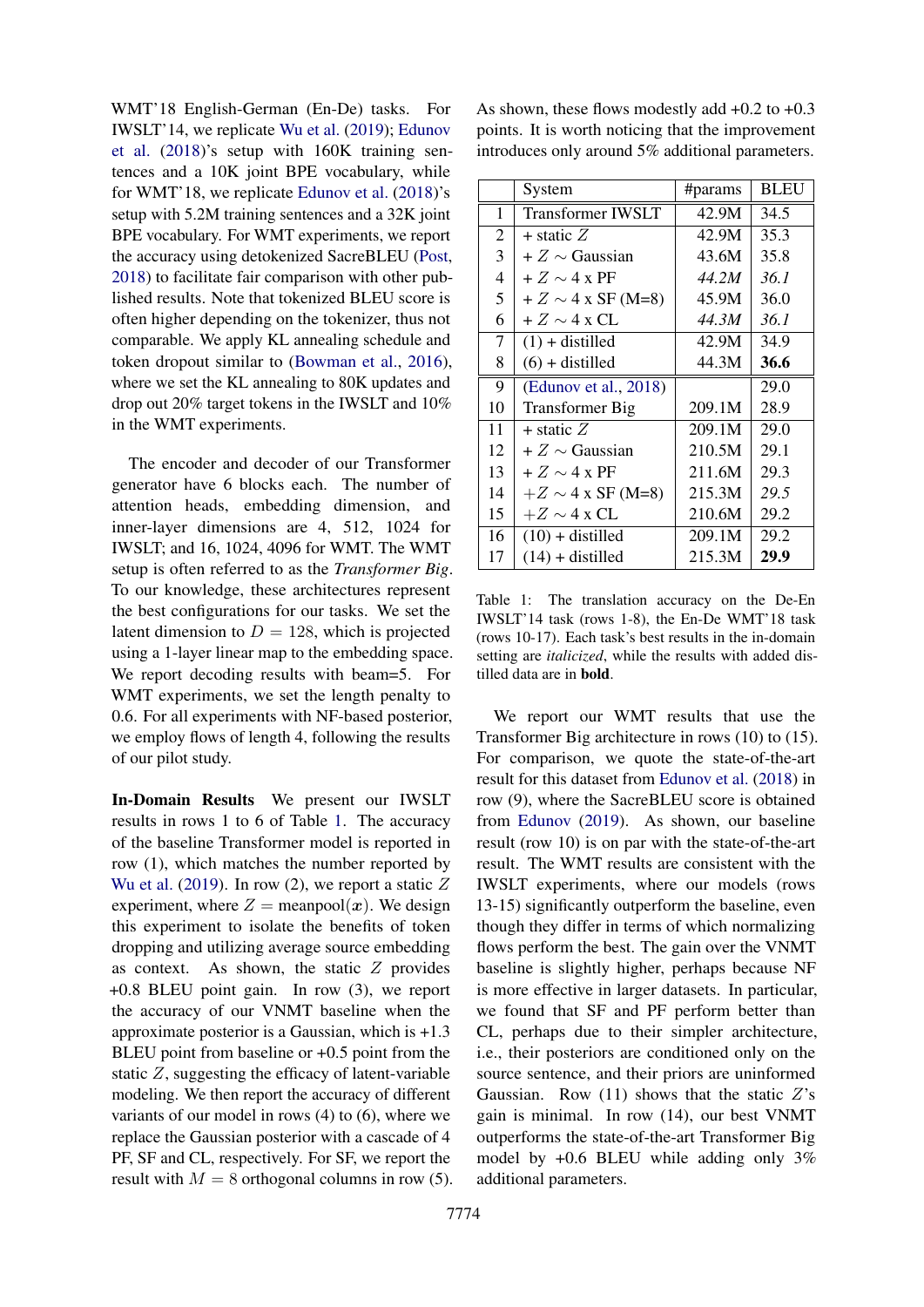Simulated Bimodal Data We conjecture that the gain partly comes from NF's ability to capture non-Gaussian distribution. To investigate this, we artificially increase the modality of our training data, i.e., forcing all source sentences to have multiple translations. We perform the sequence-level knowledge distillation [\(Kim and](#page-5-21) [Rush,](#page-5-21) [2016\)](#page-5-21) with baseline systems as the teachers, creating additional data referred to as *distilled* data. We then train systems on this augmented training data, i.e., original + distilled data. Rows (7) and (16) show that the baseline systems benefit from the distilled data. Rows (8) and (17) show that our VNMT models gain more benefit, resulting in +2.1 and +0.9 BLEU points over non-latent baselines on IWSLT and WMT tasks respectively.

Simulated Out-of-Domain Condition We investigate whether the in-domain improvement carries to out-of-domain test sets. To simulate an out-of-domain condition, we utilize our existing setup where the domain of the De-En IWSLT task is TED talks while the domain of the En-De WMT task is news articles. In particular, we invert the IWSLT De-En test set, and decode the English sentences using our baseline and best WMT En-De systems of rows (10) and (14). For this inverted set, the accuracy of our baseline system is 27.9, while the accuracy of our best system is 28.8, which is +0.9 points better. For reference, the accuracy of the Gaussian system in row (11) is 28.2 BLEU. While more rigorous out-of-domain experiments are needed, this result gives a strong indication that our model is relatively robust for this out-of-domain test set.

Translation Analysis To better understand the effect of normalizing flows, we manually inspect our WMT outputs and showcase a few examples in Table [2.](#page-4-0) We compare the outputs of our best model that employs normalizing flows (VNMT-NF, row 14) with the baseline non-latent Transformer (row 10) and the baseline VNMT that employs Gaussian posterior (VNMT-G, row 12).

As shown, our VNMT model consistently improves upon gender consistency. In example 1, the translation of *the interior decorator* depends on the gender of its cataphora (*her*), which is feminine. While all systems translate the cataphora correctly to *ihrem*, the baseline and VNMT-G translate the

<span id="page-4-0"></span>

| Example<br>1    | In her book, the interior decorator                       |  |  |  |  |
|-----------------|-----------------------------------------------------------|--|--|--|--|
| Source          | presents 17 housing models for indepen-                   |  |  |  |  |
|                 | dent living in old age.                                   |  |  |  |  |
| Reference       | In <i>ihrem</i> Buch stellt <i>die Innenarchitektin</i>   |  |  |  |  |
|                 | 17 Wohnmodelle für ein selbstbestimmtes                   |  |  |  |  |
|                 | Wohnen im Alter vor.                                      |  |  |  |  |
| Non-latent      | In ihrem Buch präsentiert der Innenar-                    |  |  |  |  |
| <b>Baseline</b> | <i>chitekt</i> 17 Wohnmodelle für ein<br>$11n -$          |  |  |  |  |
|                 | abhängiges Leben im Alter.                                |  |  |  |  |
| <b>VNMT-G</b>   | In <i>ihrem</i> Buch stellt die <i>der Innenarchitekt</i> |  |  |  |  |
|                 | 17 Wohnmodelle für ein selbstbestimmtes                   |  |  |  |  |
|                 | Wohnen im Alter vor.                                      |  |  |  |  |
| <b>VNMT-NF</b>  | In ihrem Buch präsentiert die Innen-                      |  |  |  |  |
|                 | dekoratorin 17 Wohnmodelle für ein un-                    |  |  |  |  |
|                 | abhängiges Leben im Alter.                                |  |  |  |  |
| Example 2       | Even though she earns S $3,000(2,400)$                    |  |  |  |  |
| Source          | a month <i>as an administrator</i> and her hus-           |  |  |  |  |
|                 |                                                           |  |  |  |  |
|                 | band works as well, the monthly family                    |  |  |  |  |
|                 | income is insufficient, she says.                         |  |  |  |  |
| Reference       | Obwohl sie jeden Monat 3.000 Singapur-                    |  |  |  |  |
|                 | Dollar (ca 1.730 Euro) als Verwaltungsmi-                 |  |  |  |  |
|                 | <i>tarbeiterin</i> verdiene – truncated–                  |  |  |  |  |
| Non-latent      | Obwohl sie pro Monat 3.000 S \$ (2.400 \$)                |  |  |  |  |
| <b>Baseline</b> | ) als Verwalter verdient und auch ihr Mann                |  |  |  |  |
|                 | arbeitet, ist das -truncated-                             |  |  |  |  |
| <b>VNMT-G</b>   | Obwohl sie jeden Monat 3.000 Singapur -                   |  |  |  |  |
|                 | Dollar (ca 1.730 Euro) als Verwaltungsmi-                 |  |  |  |  |
|                 | <i>tarbeiterin</i> – truncated–                           |  |  |  |  |
| <b>VNMT-NF</b>  | Obwohl sie S \$ 3.000 (\$2.400) pro Monat                 |  |  |  |  |
|                 | als Administratorin verdient und ihr Mann                 |  |  |  |  |

Table 2: Translation examples with different gender consistency. Inconsistent, consistent translations and source words are in *red*, *orange*, *blue* respectively.

phrase to its masculine form. In contrast, the translation of our VNMT-NF produces the feminine translation, respecting the gender agreement. In example 2, only VNMT-NF and VNMT-G produce gender consistent translations.

### 4 Discussions and Conclusions

We present a Variational NMT model that outperforms a strong state-of-the-art non-latent NMT model. We show that the gain modestly comes from the introduction of a family of flexible distribution based on normalizing flows. We also demonstrate the robustness of our proposed model in an increased multimodality condition and on a simulated out-of-domain test set.

We plan to conduct a more in-depth investigation into actual multimodality condition with highcoverage sets of plausible translations. We conjecture that conditioning the posterior on the target sentences would be more beneficial. Also, we plan to consider more structured latent variables beyond modeling the sentence-level variation as well as to apply our VNMT model to more language pairs.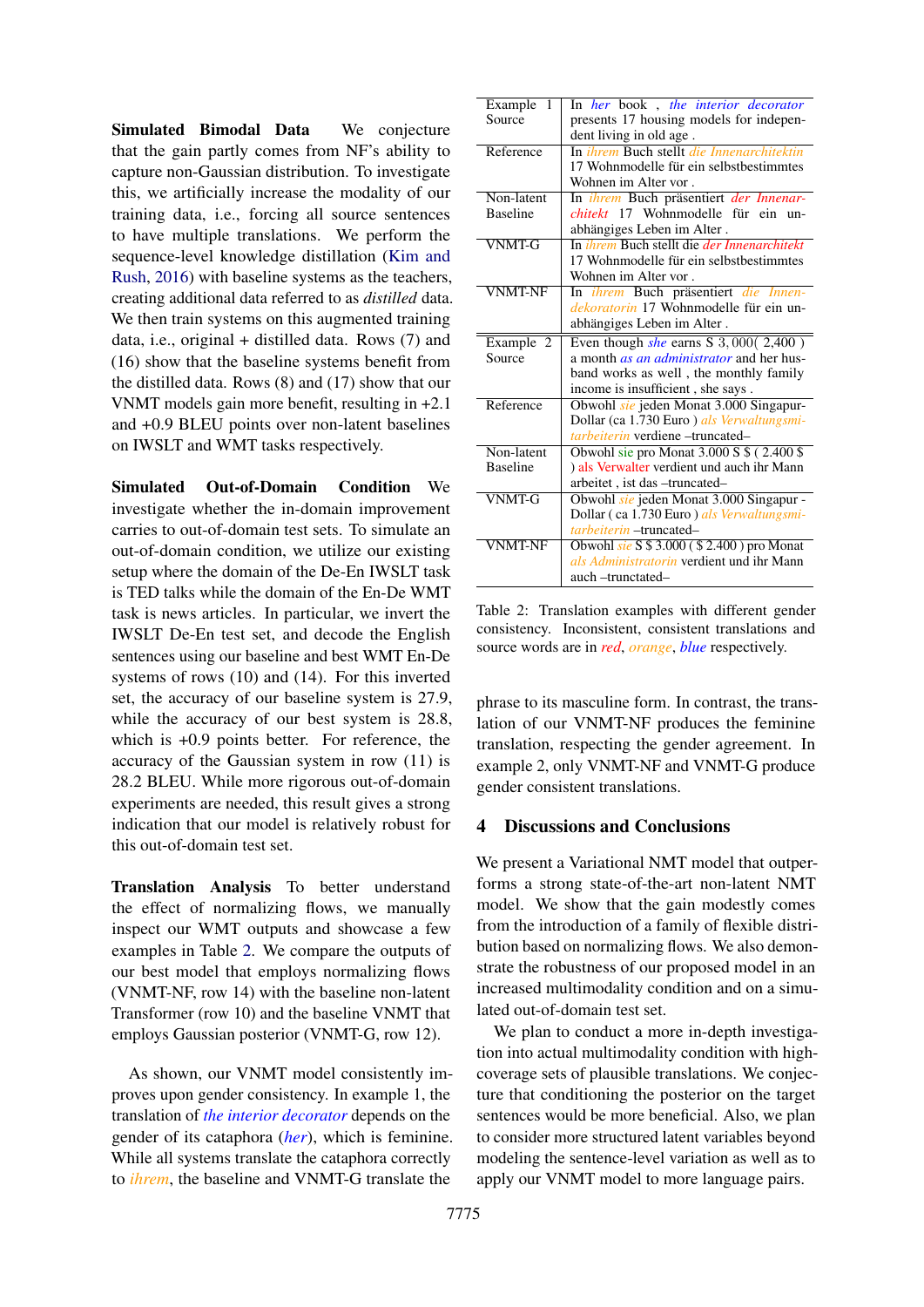#### References

- <span id="page-5-7"></span>Alexander A. Alemi, Ben Poole, Ian Fischer, Joshua V. Dillon, Rif A. Saurous, and Kevin Murphy. 2018. [Fixing a broken ELBO.](http://proceedings.mlr.press/v80/alemi18a.html) In *Proceedings of the 35th International Conference on Machine Learning, ICML 2018, Stockholmsmassan, Stockholm, Sweden, ¨ July 10-15, 2018*, pages 159–168.
- <span id="page-5-0"></span>Dzmitry Bahdanau, KyungHyun Cho, and Yoshua Bengio. 2015. [Neural machine translation by jointly](http://arxiv.org/abs/1409.0473) [learning to align and translate.](http://arxiv.org/abs/1409.0473) In *International Conference on Representation Learning (ICLR)*, San Diego, USA.
- <span id="page-5-8"></span>Hareesh Bahuleyan, Lili Mou, Olga Vechtomova, and Pascal Poupart. 2018. [Variational attention for](https://www.aclweb.org/anthology/C18-1142) [sequence-to-sequence models.](https://www.aclweb.org/anthology/C18-1142) In *Proceedings of the 27th International Conference on Computational Linguistics*, pages 1672–1682, Santa Fe, New Mexico, USA. Association for Computational Linguistics.
- <span id="page-5-4"></span>Rianne van den Berg, Leonard Hasenclever, Jakub M. Tomczak, and Max Welling. 2018. [Sylvester nor](http://auai.org/uai2018/proceedings/papers/156.pdf)[malizing flows for variational inference.](http://auai.org/uai2018/proceedings/papers/156.pdf) In *Conference on Uncertainty in Artificial Intelligence (UAI)*, Tel Aviv-Yafo, Israel.
- <span id="page-5-19"></span>Samuel R. Bowman, Luke Vilnis, Oriol Vinyals, Andrew Dai, Rafal Jozefowicz, and Samy Bengio. 2016. [Generating sentences from a continuous](https://doi.org/10.18653/v1/K16-1002) [space.](https://doi.org/10.18653/v1/K16-1002) In *Proceedings of The 20th SIGNLL Conference on Computational Natural Language Learning*, pages 10–21, Berlin, Germany. Association for Computational Linguistics.
- <span id="page-5-5"></span>Laurent Dinh, Jascha Sohl-Dickstein, and Samy Bengio. 2017. [Density estimation using Real NVP.](https://arxiv.org/abs/1605.08803)
- <span id="page-5-20"></span>Sergey Edunov. 2019. [https://github.](https://github.com/pytorch/fairseq/issues/506#issuecomment-464411433) [com/pytorch/fairseq/issues/506#](https://github.com/pytorch/fairseq/issues/506#issuecomment-464411433) [issuecomment-464411433](https://github.com/pytorch/fairseq/issues/506#issuecomment-464411433).
- <span id="page-5-17"></span>Sergey Edunov, Myle Ott, Michael Auli, and David Grangier. 2018. [Understanding back-translation at](https://aclweb.org/anthology/D18-1045) [scale.](https://aclweb.org/anthology/D18-1045) In *Conference on Empirical Methods in Natural Language Processing (EMNLP)*, pages 489–500, Brussels, Belgium.
- <span id="page-5-6"></span>Bryan Eikema and Wilker Aziz. 2018. [Auto-encoding](https://arxiv.org/pdf/1807.10564.pdf) [variational neural machine translation.](https://arxiv.org/pdf/1807.10564.pdf) [arXiv:](arXiv:1807.10564v1) [1807.10564v1](arXiv:1807.10564v1).
- <span id="page-5-15"></span>Jonas Gehring, Michael Auli, David Grangier, and Yann N. Dauphin. 2017a. [A convolutional encoder](https://www.aclweb.org/anthology/P17-1012) [model for neural machine translation.](https://www.aclweb.org/anthology/P17-1012) In *Conference of the Association for Computational Linguistics (ACL)*, Vancouver, Canada.
- <span id="page-5-16"></span>Jonas Gehring, Michael Auli, David Grangier, Denis Yarats, and Yann N. Dauphin. 2017b. [Convolutional](https://arxiv.org/abs/1705.03122) [sequence to sequence learning.](https://arxiv.org/abs/1705.03122) In *International Conference on Machine Learning (ICML)*, Sydney, Australia.
- <span id="page-5-21"></span>Yoon Kim and Alexander M. Rush. 2016. [Sequence](https://doi.org/10.18653/v1/D16-1139)[level knowledge distillation.](https://doi.org/10.18653/v1/D16-1139) In *Proceedings of the 2016 Conference on Empirical Methods in Natural Language Processing*, pages 1317–1327, Austin, Texas. Association for Computational Linguistics.
- <span id="page-5-2"></span>Diederik P. Kingma and Max Welling. 2014. [Auto](http://arxiv.org/abs/1312.6114)[encoding variational bayes.](http://arxiv.org/abs/1312.6114) In *2nd International Conference on Learning Representations, ICLR 2014, Banff, AB, Canada, April 14-16, 2014, Conference Track Proceedings*.
- <span id="page-5-12"></span>Arya D. McCarthy, Xian Li, Jiatao Gu, and Ning Dong. 2019. [Improved variational neural machine trans](http://arxiv.org/abs/1909.09237)[lation by promoting mutual information.](http://arxiv.org/abs/1909.09237) [https:](https://arxiv.org/abs/1909.09237) [//arxiv.org/abs/1909.09237](https://arxiv.org/abs/1909.09237).
- <span id="page-5-14"></span>Myle Ott, Sergey Edunov, Alexei Baevski, Angela Fan, Sam Gross, Nathan Ng, David Grangier, and Michael Auli. 2019. fairseq: A fast, extensible toolkit for sequence modeling. In *Proceedings of NAACL-HLT 2019: Demonstrations*.
- <span id="page-5-10"></span>Artidoro Pagnoni, Kevin Liu, and Shangyan Li. 2018. [Conditional variational autoencoder for neural ma](http://arxiv.org/abs/1812.04405)[chine translation.](http://arxiv.org/abs/1812.04405) *CoRR*, abs/1812.04405.
- <span id="page-5-18"></span>Matt Post. 2018. [A call for clarity in reporting BLEU](https://doi.org/10.18653/v1/W18-6319) [scores.](https://doi.org/10.18653/v1/W18-6319) In *Proceedings of the Third Conference on Machine Translation: Research Papers*, pages 186– 191, Belgium, Brussels. Association for Computational Linguistics.
- <span id="page-5-9"></span>Victor Prokhorov, Ehsan Shareghi, Yingzhen Li, Mohammad Taher Pilehvar, and Nigel Collier. 2019. [On the importance of the Kullback-Leibler diver](https://doi.org/10.18653/v1/D19-5612)[gence term in variational autoencoders for text gen](https://doi.org/10.18653/v1/D19-5612)[eration.](https://doi.org/10.18653/v1/D19-5612) In *Proceedings of the 3rd Workshop on Neural Generation and Translation*, pages 118–127, Hong Kong. Association for Computational Linguistics.
- <span id="page-5-13"></span>Michael Przystupa, Mark Schmidt, and Muhammad Abdul-Mageed. 2019. Investigating the impact of normalizing flows on latent variable machine translation. In *Proceedings of The Workshop on Invertible Neural Nets and Normalizing Flows. International Conference of Machine Learning*.
- <span id="page-5-3"></span>Danilo Rezende and Shakir Mohamed. 2015. [Varia](http://proceedings.mlr.press/v37/rezende15.html)[tional inference with normalizing flows.](http://proceedings.mlr.press/v37/rezende15.html) In *International Conference on Machine Learning (ICML)*, pages 1530–1538, Lille, France.
- <span id="page-5-11"></span>Harshil Shah and David Barber. 2018. [Generative neu](http://papers.nips.cc/paper/7409-generative-neural-machine-translation.pdf)[ral machine translation.](http://papers.nips.cc/paper/7409-generative-neural-machine-translation.pdf) In S. Bengio, H. Wallach, H. Larochelle, K. Grauman, N. Cesa-Bianchi, and R. Garnett, editors, *Advances in Neural Information Processing Systems 31*, pages 1346–1355. Curran Associates, Inc.
- <span id="page-5-1"></span>Jinsong Su, Shan Wu, Deyi Xiong, Yaojie Lu, Xianpei Han, and Biao Zhang. 2018. Variational recurrent neural machine translation. In *Proceedings of the Thirty-Second AAAI Conference on Artificial Intelligence, (AAAI-18), the 30th innovative Applications*